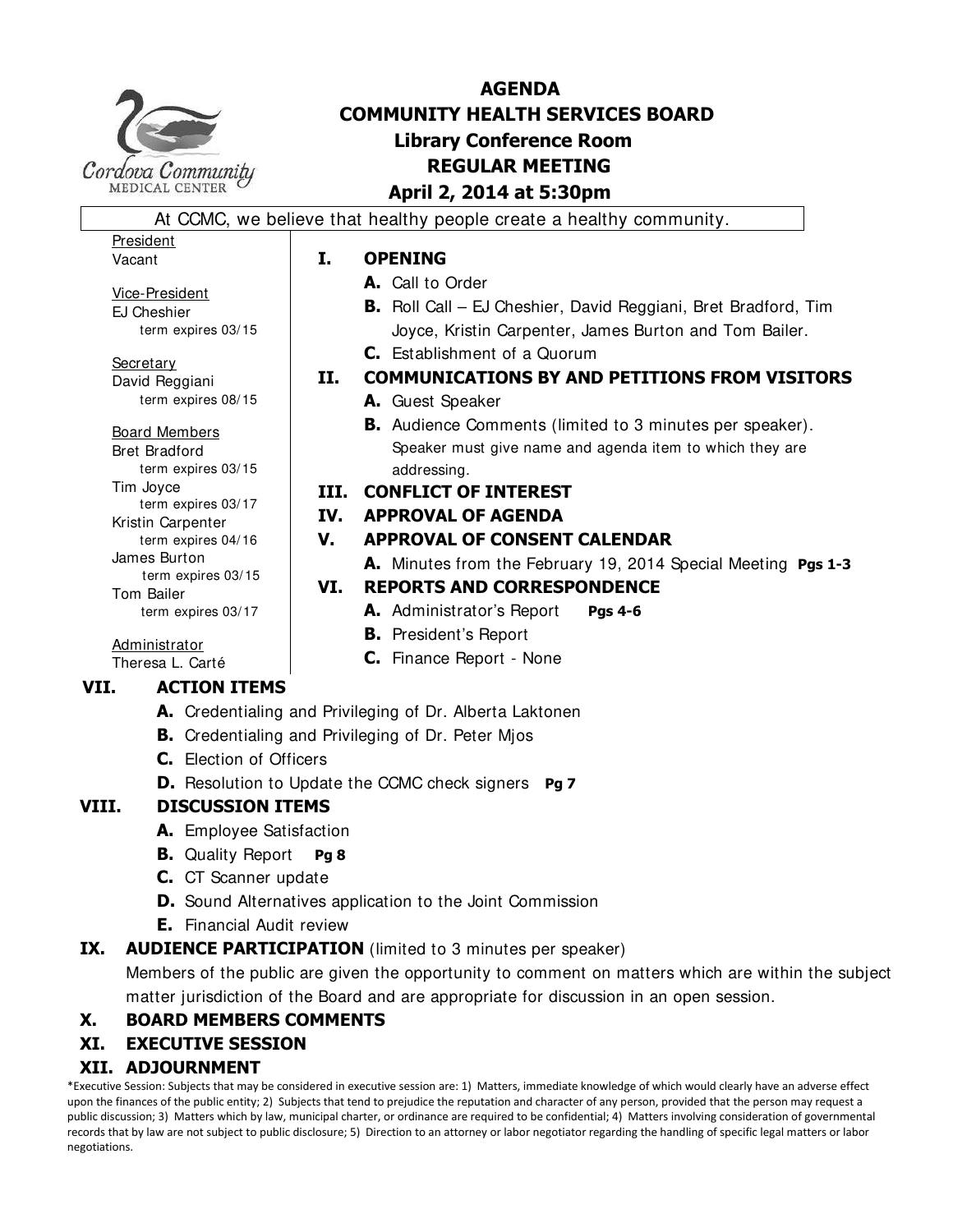## **Minutes Community Health Services Board Library Conference Room February 19, 2014 – 6:00 PM Special Meeting**

#### **I. CALL TO ORDER AND ROLL CALL –**

**David Allison** called the HSB special meeting to order at 6:00 pm. Board members present: **David Allison, Bret Bradford, E.J. Cheshier and Tim Joyce.** 

A quorum was established.

CCMC staff present: **Theresa Carté,** CEO and **Stephen Sundby,** Director, Sound Alternatives and **Tim Kelly,** CFO.

#### **II. COMMUNICATIONS BY AND PETITIONS FROM VISITORS**

- **Guest Speakers**  None
- **Audience Comments**  None

#### **III. CONFLICT OF INTEREST –** None

#### **IV. APPROVAL OF AGENDA**

**M/Joyce S/Bradford** move to approve the agenda. **Upon voice vote, Motion passes 4-0.**

#### **V. APPROVAL OF CONSENT CALENDAR**

**M/Joyce S/Cheshier** move to approve the minutes. Minutes from January 15, 2014 Special Meeting **Upon voice vote, Motion passes 4-0.**

#### **VI. REPORTS AND CORRESPONDENCE**

#### • **Administrator's Report** –

**Theresa Carté** reported on **Staffing** that CCMC has filled the following permanent positions Physical Therapy, Staff Accountant, Occupational Therapy Asst. and a Medical Lab Tech. At my last report we had 7 travelers and we now have 4 (reduced by 2 Nurses, 1 NP, 1 Lab Tech, 1 PT and we added 2 CNA's). The next **Employee Satisfaction Survey** will be held in October. Tim James has a team of volunteers who are working to create an action plan to make employee identified improvements. **Quality and Patient Safety,** we were unable to fill the role of Quality Improvement and Patient Safety Coordinator. We've put that role on hold while actively recruiting for a new Director of Nursing, that individual will have the option on filling that position based on their vision for the nursing department. Around the **Facility,** we've completed the renovations on a vacant, unused patient room. It is now ready for a resident or other patient use. The Ambulance bay door has been repaired. HVAC repairs are still underway. We've seen significant improvements in the air handling and room temperatures as a result of the work so far. We are moving forward with **CT Scanner** Task 200 with Spark Design as approved by the Health Services Board and City Council.

**President's Report** – None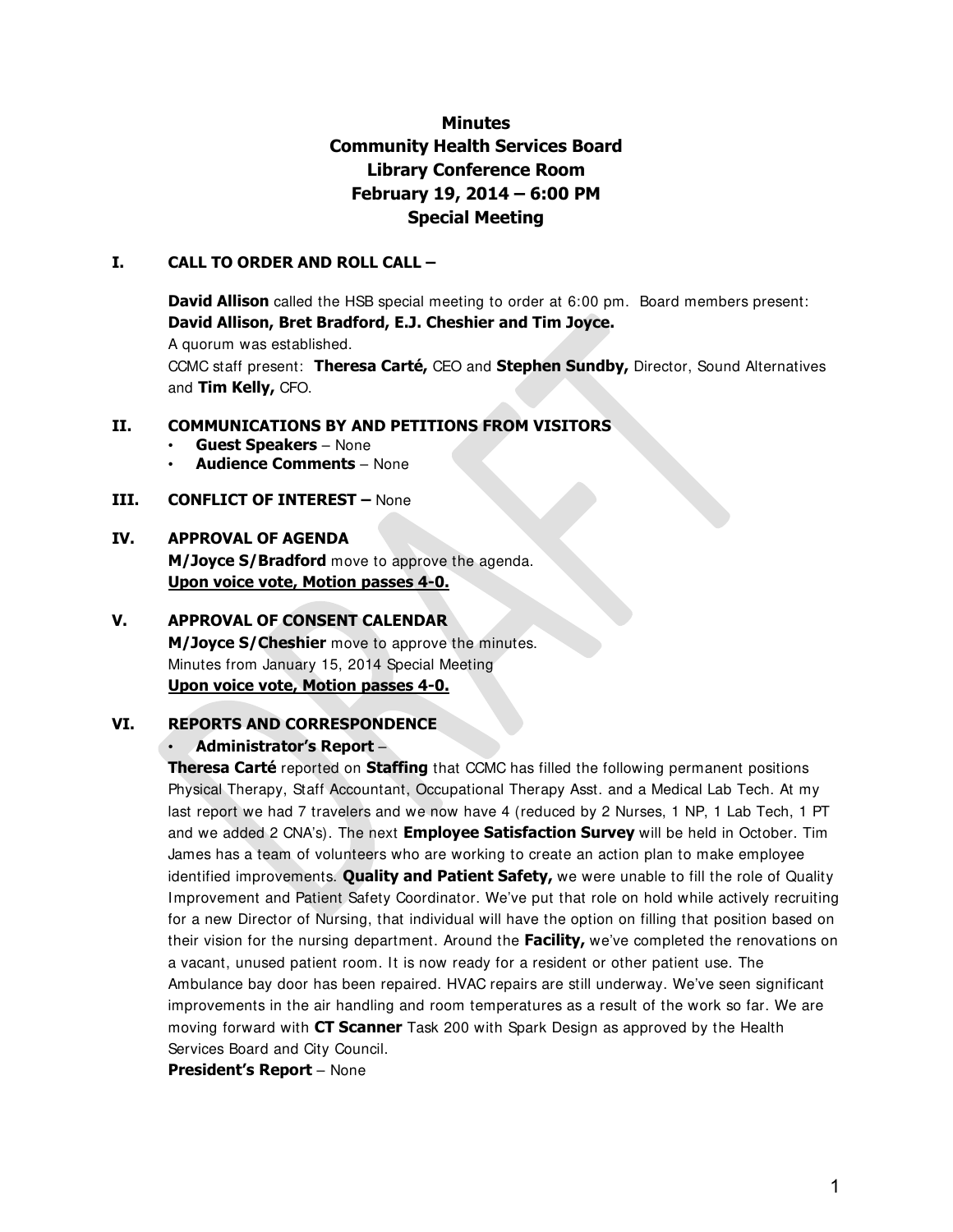**Finance Report** – Finance Report (Statistics and P&L Report) Full Year 2013 **Tim Kelly** – Calendar year 2012 and 2013 as you can see in Acute average daily is up and Swing bed is up. We've tried to talk some people that come in to the ER to go to the Clinic instead to save them a little money. Lab, X-ray test are down a little bit and Observations are down a little bit. Our total Outpatient visits over the last 5 years are continually going down, that may have something to do with the gradual population decline and/or Ilanka's Clinic. Our Net Operating Loss is at about 1/3 of what it usually is and that's indicative of the increase in Net Patient Service Revenue.

### **VII. ACTION ITEMS**

#### **A.** Resolution of support for CT Scanner

**M/Joyce S/Bradford** "I move to approve the Resolution of the Health Services Board of the City of Cordova, Alaska, supporting the application to the Rasmuson Foundation for a Tier 2 grant for the purpose of implementing a CT Scanner at the Cordova Community Medical Center." **Upon voice vote, Motion passes 4-0.**

**B.** Recredentialing and Privileging of Dr. Susan Beesley.

**M/Joyce S/Bradford** "I move to Recredential and Privilege Dr. Susan Beesley, Dr. Joseph DelZotto and Dr. David Pedigo."

**Upon voice vote, Motion passes 4-0.**

- **C.** Recredentialing and Privileging of Dr. Joseph DelZotto. See motion above
- **D.** Recredentialing and Privileging of Dr. David Pedigo. See motion above

#### **VIII. DISCUSSION ITEMS**

**A.** City of Cordova/PHSA Management Agreement

**Sean McCallister** reported that a matrix was developed that is the Annual Review of Providence-Cordova Management Agreement. The idea was to pull out all of the commitments, there were 19 total throughout the agreement. We went through and summarized, commented, put statuses on those and provided supporting documentation. You can see that there is a lot of green (completed work) and we've fulfilled the majority of the commitments. We have one or two that are yellow (in progress or partially complete). And one which is in red (incomplete) however I believe an Ordinance was passed that said that we did not need to complete that one necessarily. And the supporting documents are the Compliance document; there is a summary of the services that Providence has provided; Ordinance 1106 and an update on the 120 Day Plan.

- **B.** Administrator Review \* (Executive Session)
- **C.** CCMC Financial Audit review ~ defer the Financial Audit discussion until the next Regular Meeting

#### **IX. AUDIENCE PARTICIPATION** - None

#### **X. BOARD MEMBERS COMMENTS -** None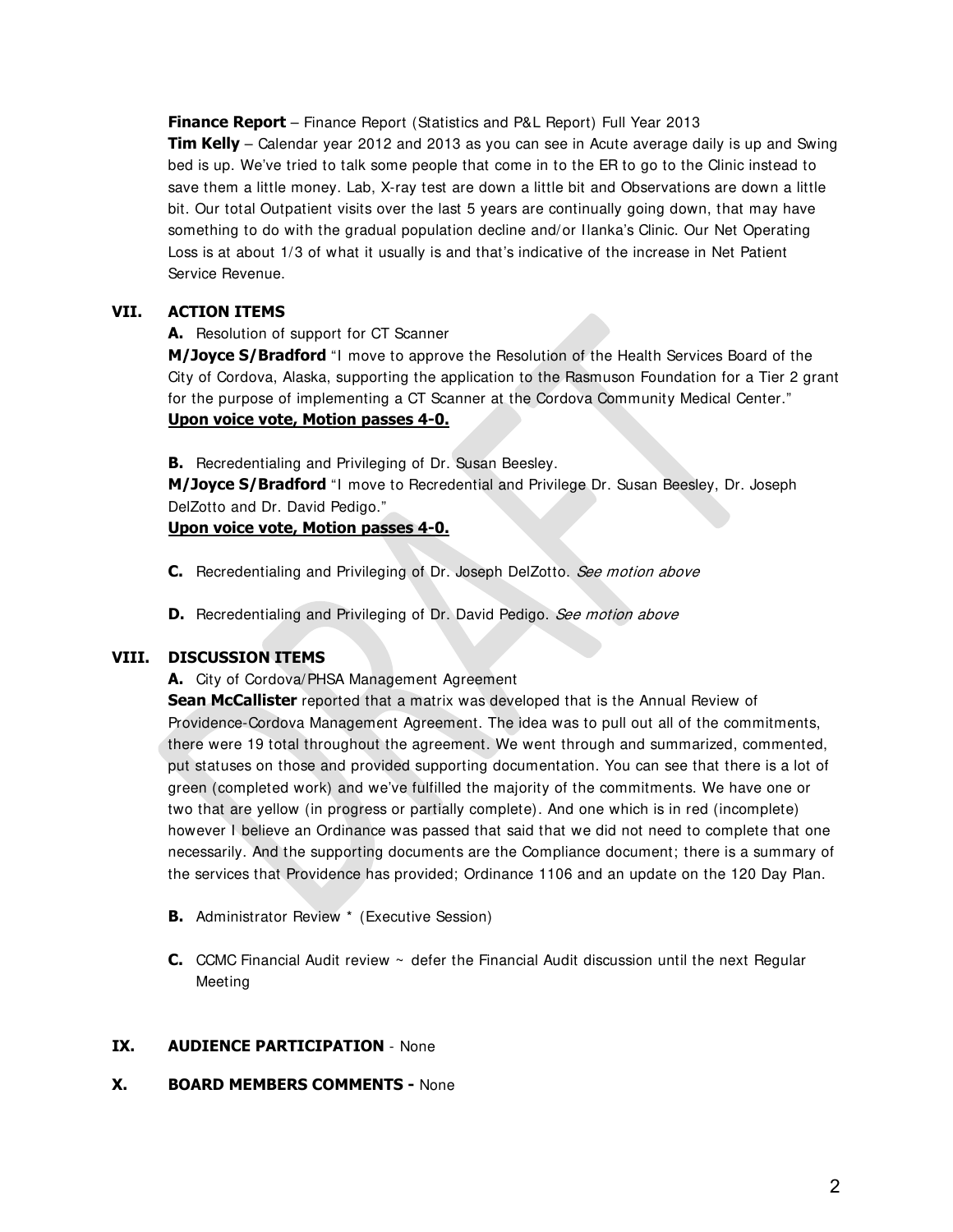#### **XI. EXECUTIVE SESSION \***

#### **A. Administrator review**

**M/Joyce S/Bradford** "I move to go into Executive Session for the subjects that tend to prejudice the reputation and character of any person, provided that the person may request a public discussion and that would be the evaluation of the hospital Administrator."

David Allison called the meeting back in Regular Session at 7:36pm

#### **XII. ADJOURNMENT** –

**M/Joyce S/Bradford** Move to adjourn the meeting. **Allison** declared the meeting adjourned at 7:39pm.

#### **Transcribed by: Faith Wheeler-Jeppson**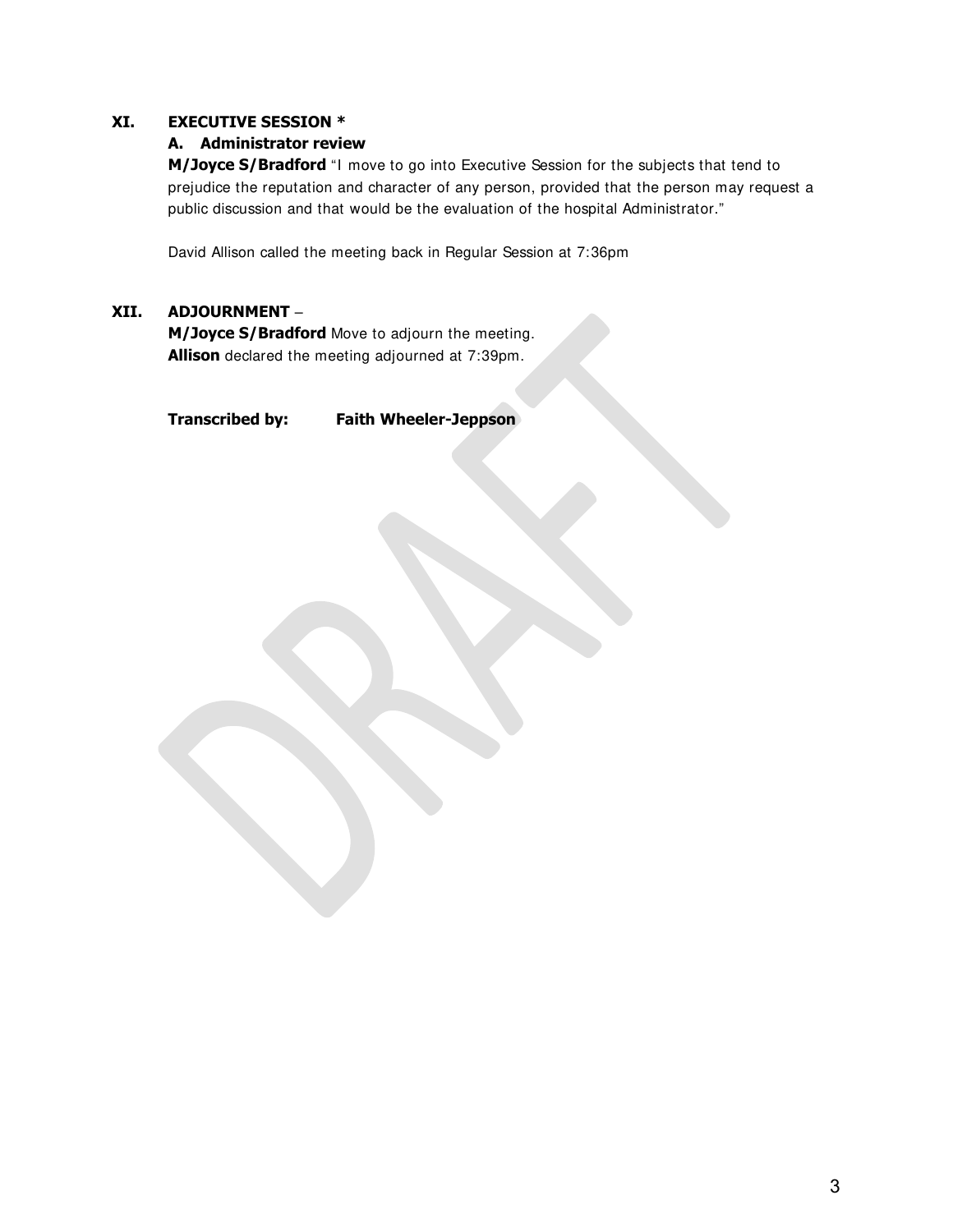



P.O. Box 160, 602 Chase Ave, Cordova, AK 99574-0160; Phone: (907) 424-8000; Fax: (907) 424-8116

## ADMINISTRATOR'S REPORT TO THE HEALTH SERVICE BOARD

April 2, 2014 Regular HSB Meeting

Date of Report: March 28, 2014

## **Staffing**

We have hired the following employees since our last Board meeting (2/19/2014).

1) Nicole LaBarge, RN

We have the following travelers at this time. We still have 4 travelers at my last report. We have released 2 apartments which will reduce our costs.

- 1) 1 night Nurse
- 2) 2 CNAs
- 3) 1 Physician

Status of open positions and transitions:

- 1) DON We have interviewed 3 candidates for the DON position. One was interviewed 3/27/14. No hiring decision has been made yet. We are using Delta Recruiting to help with filling this position.
- 2) CFO We have made an offer which was accepted for a new CFO. Tiffany Varnadoe will be joining our team on April 14<sup>th</sup>. Tiffany most recently worked for the last 9 years as CFO and Facilities Director for Ogeechee Area Hospice in Georgia. She also brings 10 years of experience as an Accounts Receivable Manager for Anne Maria Nursing Home. Tiffany will be relocating to Cordova with her husband and 3 children.
- 3) Physician We have 4 physicians who have expressed interest in a permanent position with CCMC. One of them will be doing a Locum Tenens assignment with us this summer over several months. One other was here many years ago for consideration of a position; however, she does not meet the qualifications for our facility. The third is still in Residency but would like to be considered for a position in 2015. The fourth is Dr. Curt Bejes, who has been interviewed and is not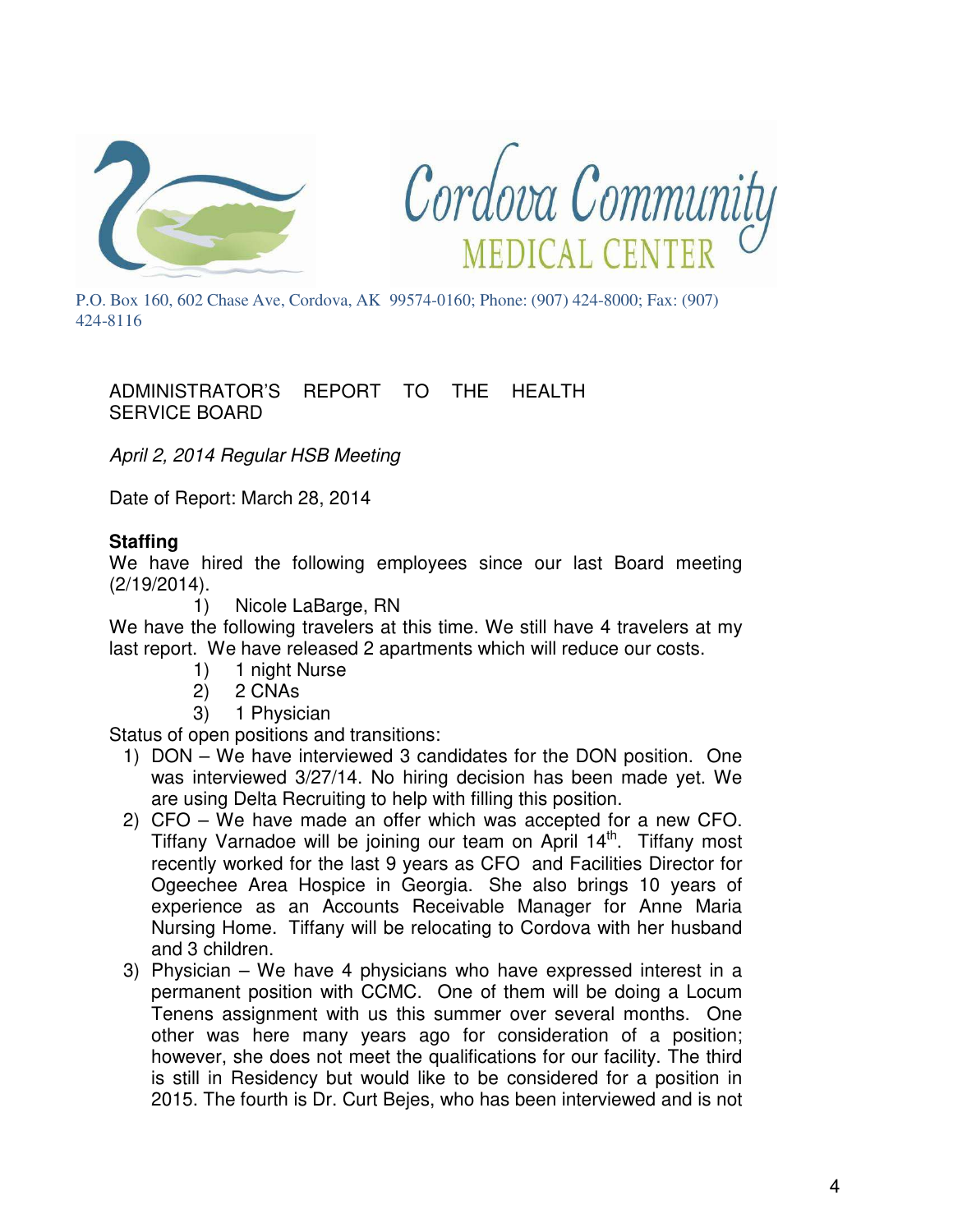ready to relocate to Cordova at this time. He loves Cordova and CCMC; we are still looking at innovative ways to get him here. He has done 2 locums assignments with us and we continue to feel he is a good fit for our hospital and the community.

- 4) Clinic Nurse Gladah Hicks is retiring after over 26 years of committed service to our community. Kari Collins has accepted that position and has been cross training with Gladah.
- 5) Nurse With Kari's transition to the Clinic, we now have an open position for nights. We have several interested nurses who are directly out of school. We do not have a process for training new nurses at this time and are looking for a nurse to fill this position.
- 6) CNA We have one open position and expect to be able to hire someone from the current CNA class.

## **Employee Satisfaction**

The team will be reporting today on the work they've completed and their plans for the rest of the year.

## **Quality and Patient Safety**

We had an unannounced CMS State Survey of our Long Term Care facility the week of March  $24<sup>th</sup>$ . The preliminary results will be shared in the Quality Report later on the agenda.

## **Facility**

- New chiller installed to keep the lab cool year round. The fans have been removed and we are removing the small A/C that had been installed. The new system is working great and will ensure consistent data out of our laboratory.
- HVAC repairs are still underway. Siemens was here for several weeks to replace the valves in the HVAC system. They completed the check on the hospital chiller and found that it can be repaired. We are now waiting for a quote to make those repairs.

## **CT Scanner**

Stephen Sundby has added this topic to the agenda and will be reporting on it later.

## **Electronic Health Record (EHR) – Healthland Centriq**

No updates from last month.

## **Other topics**

• The hospital participated in the Alaska Shield Statewide Emergency Preparedness Drill. We successfully evacuated 7 "Residents" to an alternate care site (Ilanka Community Medical Center). We were less successful at getting our supplies for the Acute patients to the alternate care site at the Little Chapel. We had a fun time and learned a lot. We will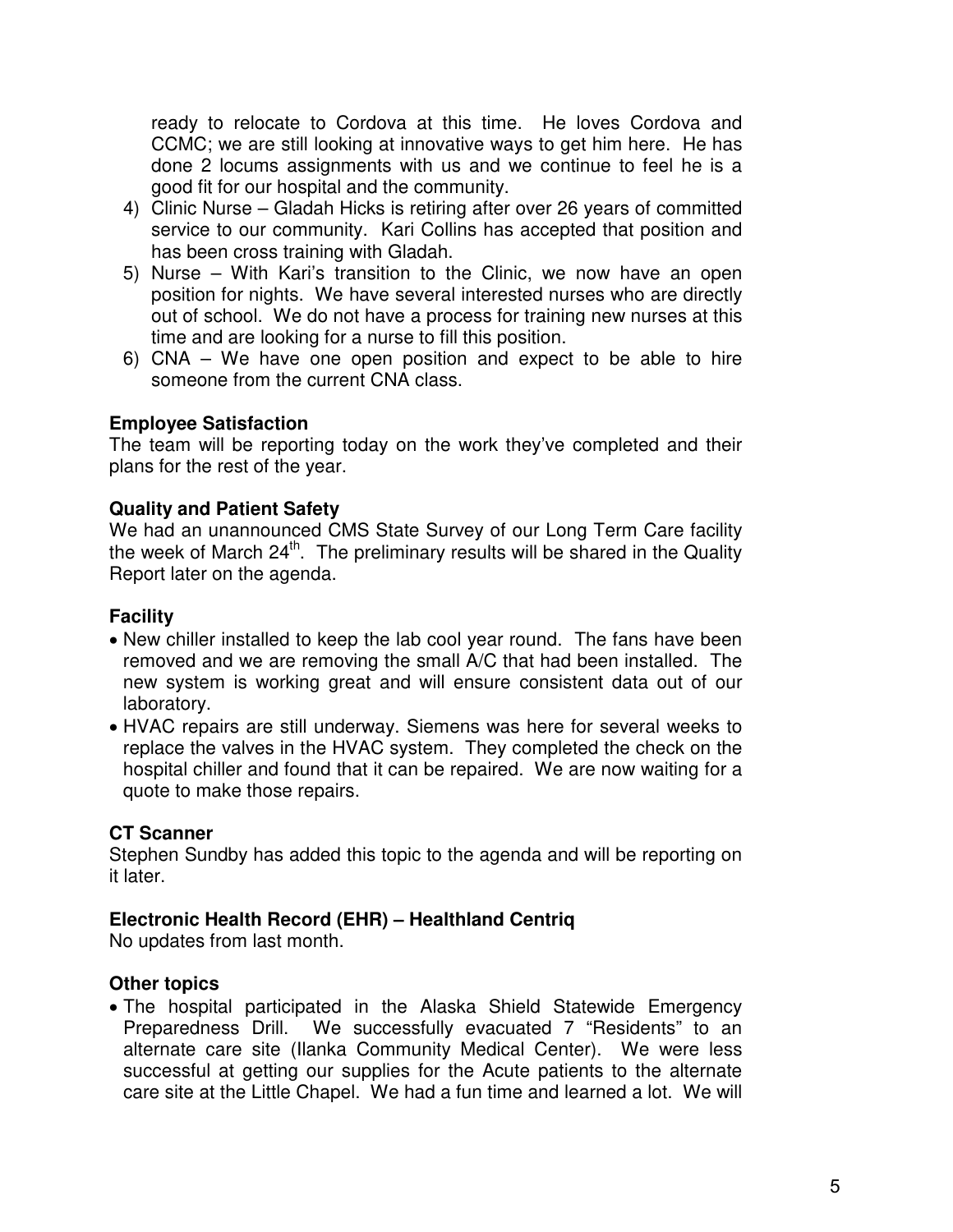be updating our plans based on the drill. A big Thank You to Vivian Knop for all her efforts on coordinating this for the hospital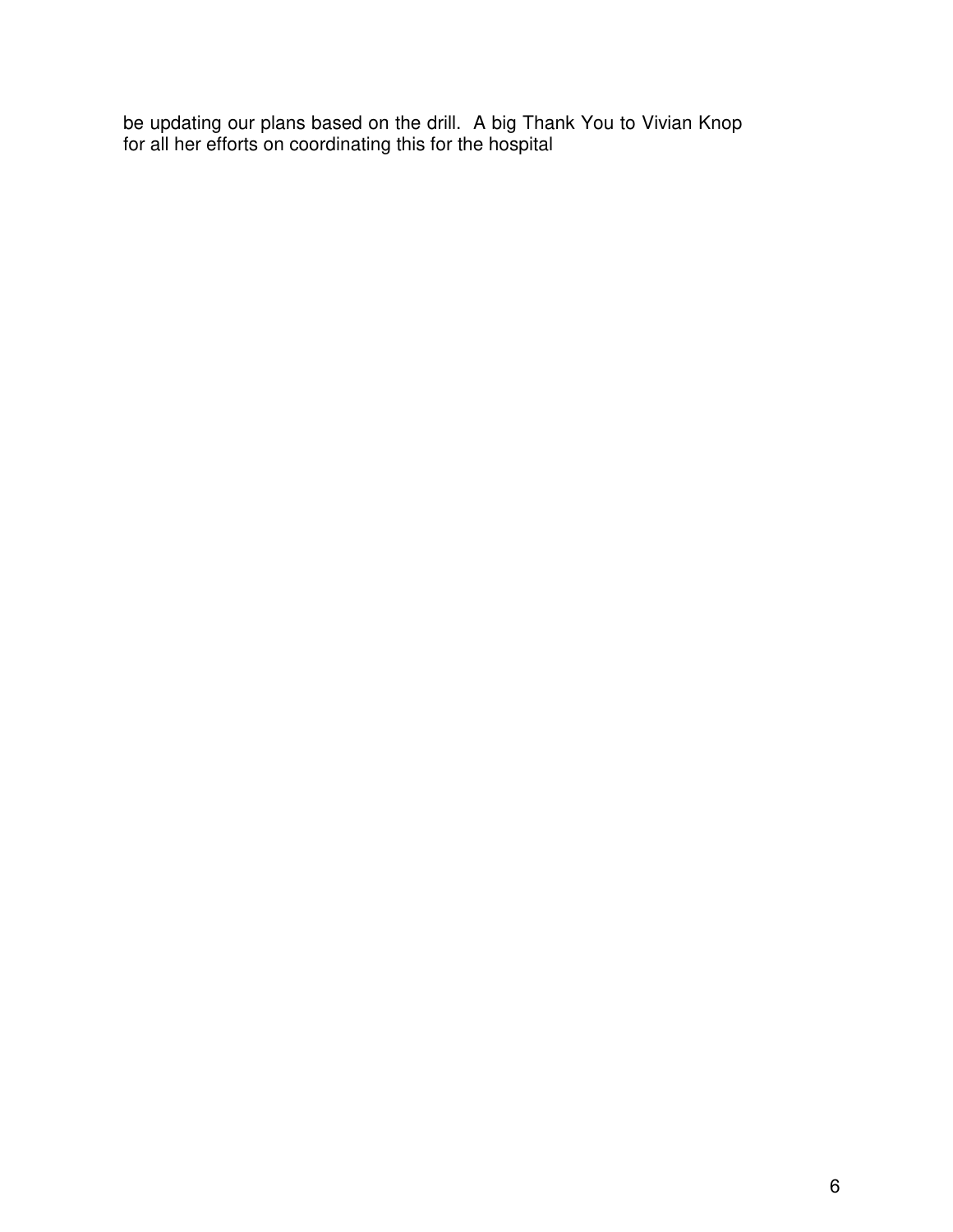## **Community Health Services Board Resolution**

## **A RESOLUTION OF THE CORDOVA COMMUNITY HEALTH SERVICES BOARD OF THE CORDOVA COMMUNITY MEDICAL CENTER DESIGNATING THE RESPRESENTATIVES AUTHORIZED FOR SIGNING CHECKS, NON-CHECK PAYROLL TAX PAYMENT, AND CASH TRANSFERS FOR CORDOVA COMMUNITY MEDICAL CENTER.**

**WHEREAS**, the Cordova Community Medical Center checking accounts for the general fund, payroll fund, grant fund and nursing home patient trust accounts, require two (2) signatures; and

**WHEREAS**, CCMC investment accounts, funded depreciation accounts, and malpractice trust accounts require the Administrator and one (1) Board Officer's original signatures, and

### **THERFORE, BE IT RESOLVED THAT,**

- 1. All checks issued require two signatures; that checks exceeding \$5,000.00 for expenditures other than non-operational monthly expenses, i.e. payroll taxes, insurance, PERS contribution, etc, require at least one (1) Health Service Board Officer's signature, and that non-check payroll tax payments and cash transfers from the general checking account to the payroll checking account require only one (1) signature.
- 2. The Health Services Board authorizes the following individuals to act as check signers on the above-mentioned accounts:

| Vice-President     | E.J. Cheshier         |
|--------------------|-----------------------|
| Secretary          | David Reggiani        |
| Member             | <b>Bret Bradford</b>  |
| Member             | Kristin Carpenter     |
| Administrator      | Theresa Carté         |
| <b>SA Director</b> | <b>Stephen Sundby</b> |

## **PASSED and approved this 2nd day of April 2014**

Board Signature: \_\_\_\_\_\_\_\_\_\_\_\_\_\_\_\_\_\_\_\_\_\_\_\_\_\_\_\_\_\_\_\_ Date: \_\_\_\_\_\_\_\_\_\_\_\_\_\_\_\_\_\_\_\_\_\_\_\_